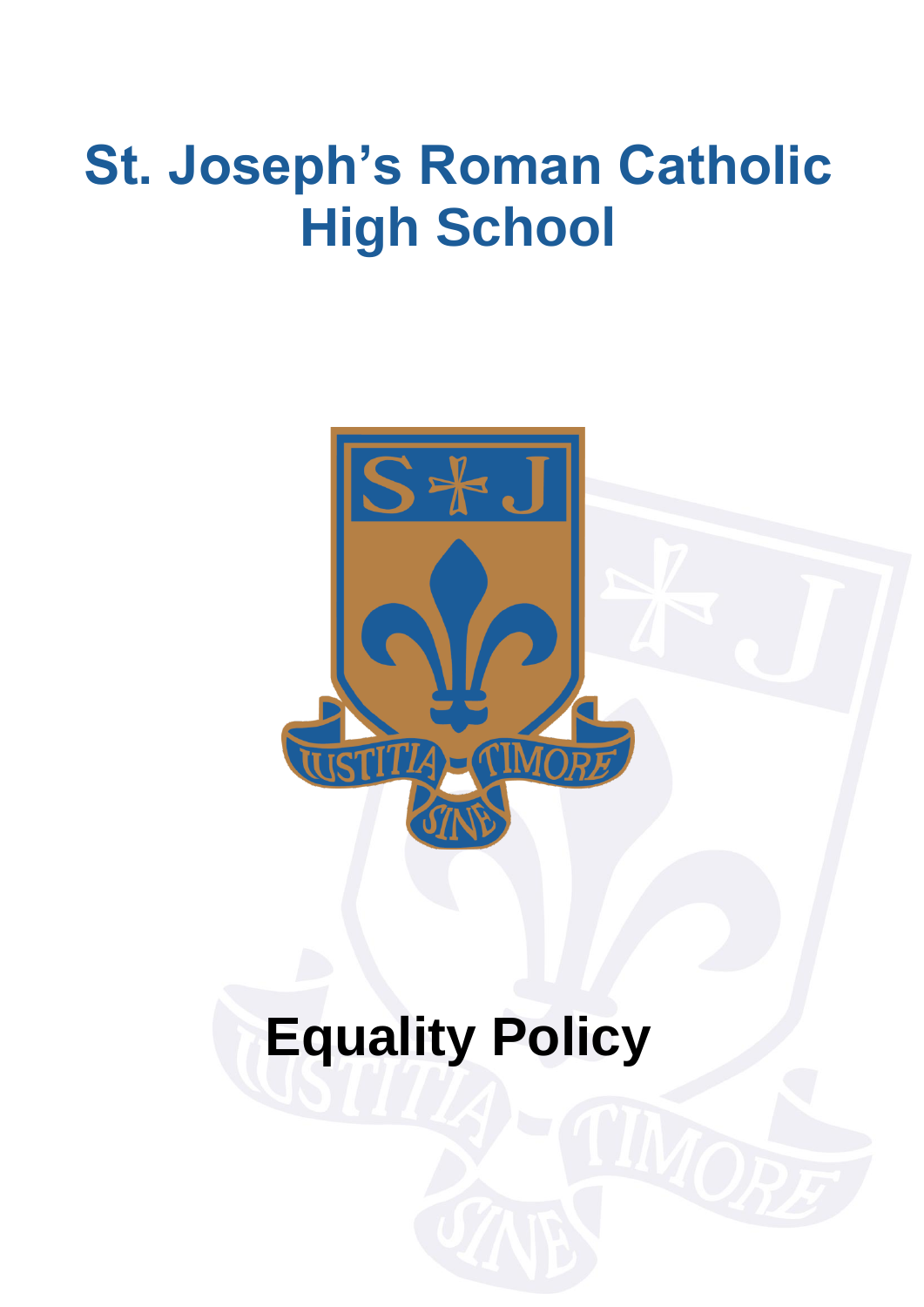# **Check list for school staff and governors**

 $\checkmark$  Is information collected on race, disability and gender with regards to both pupils and staff e.g. pupil achievement, attendance, exclusions, staff training? Is this information used to inform the policies, plans and strategies, lessons, additional support, training and activities the school provides?

 $\checkmark$  How has your Equality Plan been shaped by the views, input and involvement of staff, parents and pupils?

 $\checkmark$  Is pupil achievement analysed by race, disability and gender? Are there trends or patterns in the data that may require additional action, and has action been taken to address these?

 $\checkmark$  Does the curriculum include opportunities to understand the issues related to race, disability and gender?

Are all pupils encouraged to participate in school life? Are pupils who make a positive contribution reflective of the school's diversity e.g. through class assemblies / school council?

 $\checkmark$  Is bullying and harassment of pupils and staff monitored by race, disability and gender, and is this information used to make a difference to the experience of other pupils? Are racist incidents reported to the governing body and local authority on a termly basis?

 $\checkmark$  Are visual displays reflective of the diversity of your school community? How are minority ethnic, disabled and both male and female role models promoted positively in lessons, displays and discussions such as circle time and class assemblies?

 $\checkmark$  Does the school take part in annual events such as Black History Month, Deaf Awareness Week and One World Week to raise awareness of issues around race, disability and gender?

 $\checkmark$  Is the school environment as accessible as possible to pupils, staff and visitors to the school? Are open evenings and other events which parents, carers and the community attend held in an accessible part of the school, and are issues such as language barriers considered?

 $\checkmark$  Are the accessibility needs of parents, pupils and staff considered in the publishing and sending out of information, in terms of race, disability and gender?

 $\checkmark$  Are procedures for the election of parent governors open to candidates and voters who are disabled?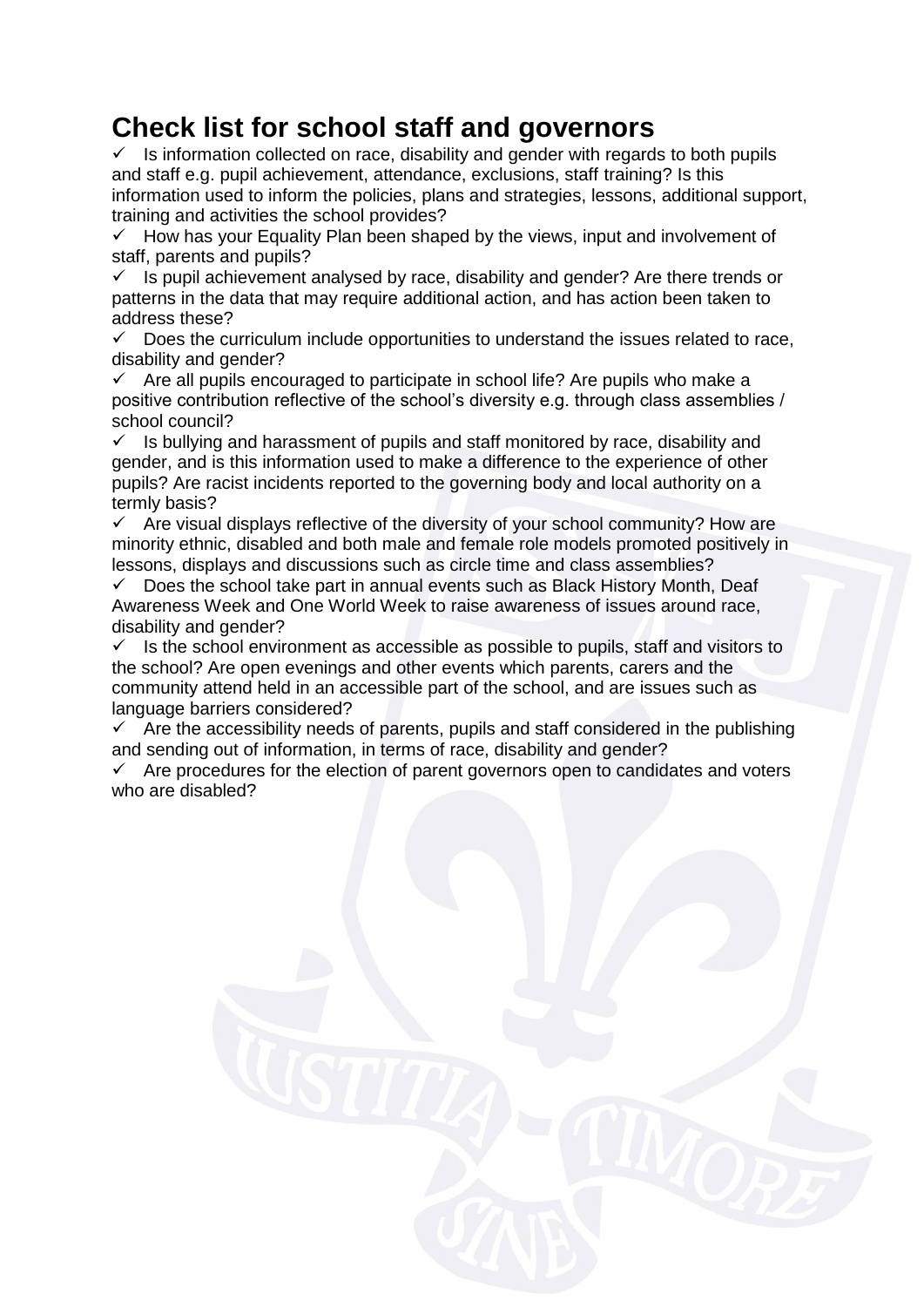# **Equality Plan**

- **1. Mission statement**
- **2. How do we make this work?**
- **3. Equal Opportunities for Staff**
- **4. Equality and the law**
- **a. Race**
- **b. Disability**
- **c. Gender**
- **d. Sexual orientation**
- **e. Community cohesion**
- **5. Consultation**
- **6. Roles and Responsibilities**
- **7. Tackling discrimination**
- **8. Review of progress and impact**
- **9. Publishing the plan**
- **10. Action Plan**

# **1. Mission statement:**

*"Our school is a community where Jesus Christ is our role model and His message the guiding principle behind all we do.* 

# *Every member of our community is responsible for creating an environment that is caring, fair and respectful of each individual.*

*We develop our potential, celebrate our talents and go forward together in faith".*  At St Joseph's RC High, we are committed to ensuring equality of education and opportunity for all pupils, staff, parents, carers and visitors receiving services from the school, irrespective of race, gender, sexual orientation, disability, faith or religion or socio-economic background. We aim to develop a culture of inclusion and diversity in which all those connected to the school feel proud of their identity and able to participate fully in school life. The achievement of pupils will be monitored by race, gender and disability and we will use this data to support pupils, raise standards and ensure inclusive teaching. We will tackle discrimination by the positive promotion of equality, challenging bullying and stereotypes and creating an environment which champions respect for all. At St Joseph's RC High School we believe that diversity is a strength, which should be respected and celebrated by all those who learn, teach and visit here.

# **2. How do we make this work?**

As well as the specific actions set out beneath this plan, the school operates equality of opportunity in its day to day practice in the following ways: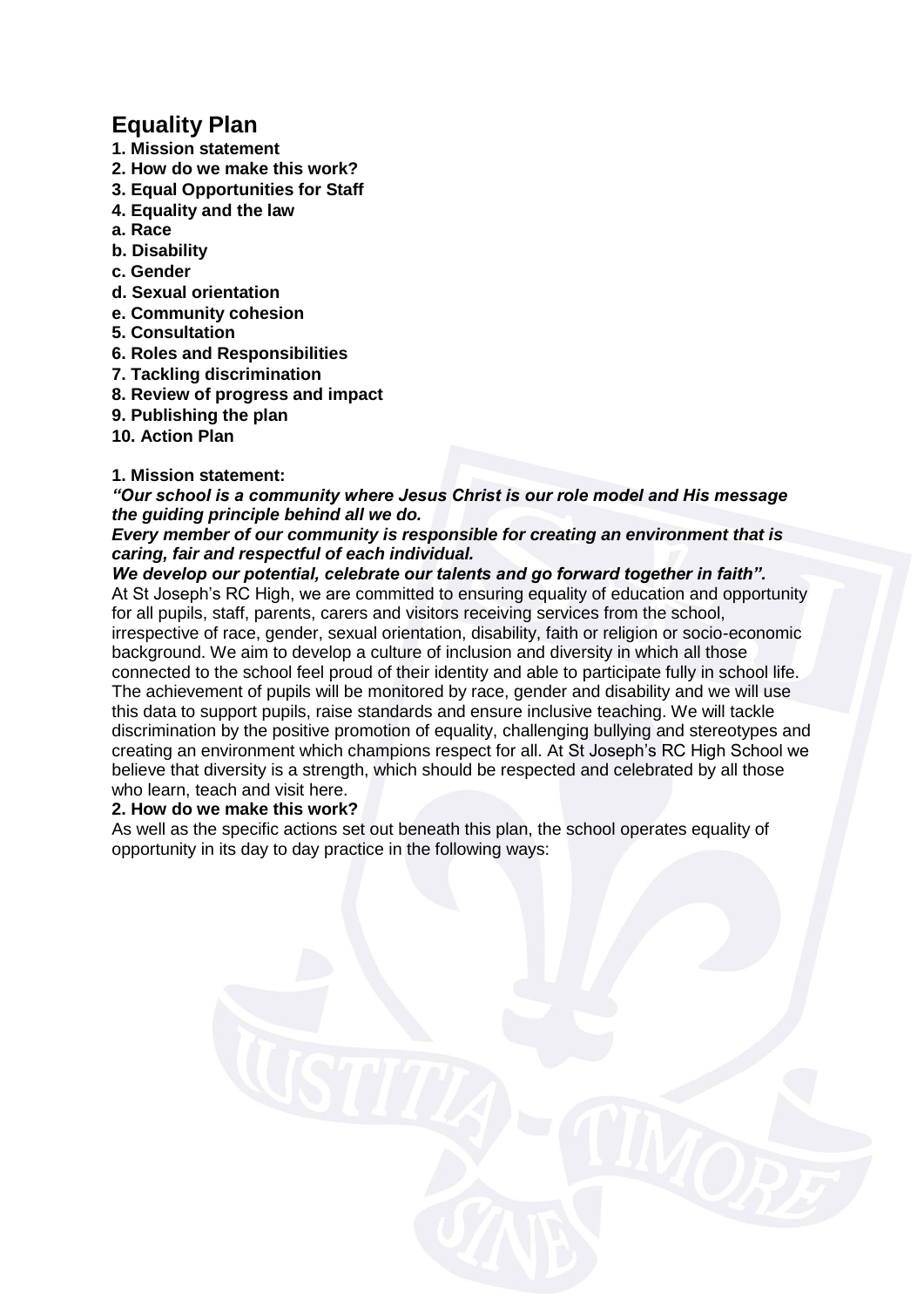# **Teaching and learning**

We aim to provide all our pupils with the opportunity to succeed, and to reach the highest level of personal achievement. To do this, we will:

 $\Box$  To collect data and to analyse it to improve the ways in which we provide support to individuals and groups of pupils;

 $\Box$  Monitor achievement data by ethnicity, gender and disability and action any gaps. This will apply to all vulnerable groups in the school as identified by RaiseOnline (eg FSM) and include socio-economic background

 $\Box$  Take account of the achievement of all pupils when planning for future learning and setting challenging targets;

 $\Box$  Endeavour to ensure equality of access for all pupils

 $\Box$  Prepare all pupils for life in a diverse society.

 $\Box$  Use materials that reflect the diversity of modern society.

 $\Box$  Promote attitudes and values that will challenge racist and other discriminatory behaviour or prejudice and gather data to monitor.

 $\Box$  Promote equality issues which reflect on social stereotypes, expectations and the impact on learning to both pupils and staff.

 $\Box$  Provide opportunities for pupils to celebrate diversity.

 $\Box$  Seek to involve all parents and carers in supporting their child's education:

 $\Box$  To encourage attitudes to teaching, learning and classroom management that are appropriate for the whole school population, which are inclusive and reflective of all our pupils.

 $\Box$  To ensure that we have adequate inclusion provision for pupils who have been identified as 'able, gifted and talented'.

 $\Box$  To promote inclusivity for all extracurricular activities including residential stays and school visits (selection criteria, where applied, must be transparent and no pupil can be denied access to any such activity because of special educational need or inability to pay).

# **Admissions and exclusions**

The governors of St Joseph's RC High School are the admission authority for the school as a Voluntary Aided Roman Catholic School. Our admissions arrangements are fair and transparent, and do not discriminate on the grounds of race, gender, disability or socioeconomic factors.

Exclusions will always be based on the school's Behaviour Policy. We will closely monitor exclusions to avoid any potential adverse impact and ensure any discrepancies are identified and dealt with.

# **3. Equal Opportunities for Staff**

This section deals with aspects of equal opportunities relating to staff at St Joseph's RC High School.

We are committed to the implementation of equal opportunities principles and the monitoring and active promotion of equality in all aspects of staffing and employment.

All staff appointments and promotions are made on the basis of merit and ability and in compliance with the law. However we are concerned to ensure wherever possible that the staffing of the school reflects the diversity of our community.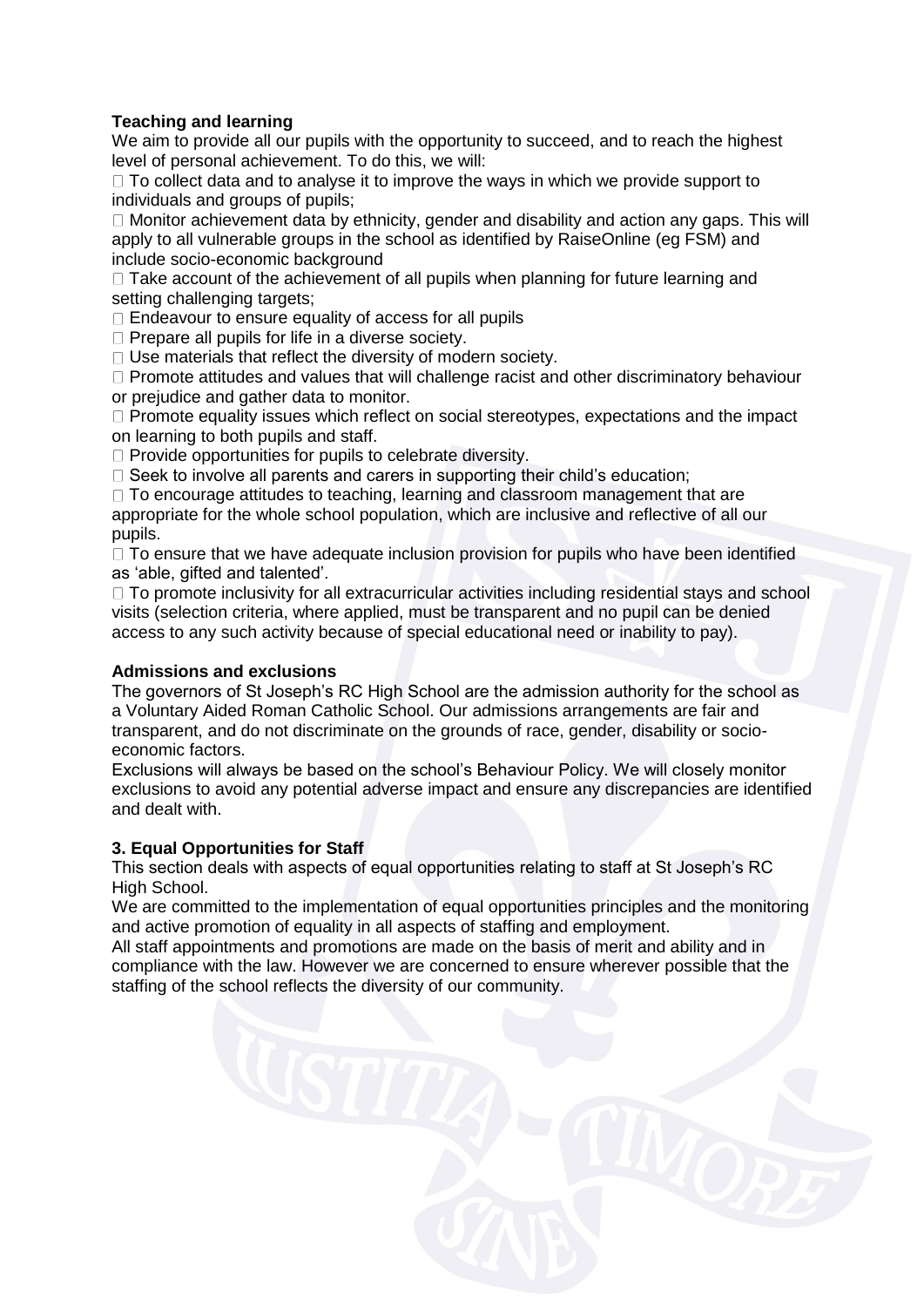#### **Employer duties**

As an employer we need to ensure that we eliminate discrimination and harassment in our employment practice and actively promote equality across all groups within our workforce.

(This includes part-time staff who will be treated in compliance with their rights under employment law). Equality aspects such as gender, race, disability, sexual orientation, gender re-assignment and faith or religion are considered when appointing staff and particularly when allocating Teaching and Learning Responsibilities (TLR) or re-evaluating staff structures, to ensure decisions are free of discrimination.

There are some exemptions from this legislation in situations where the essential nature of a post calls for a man, woman, or a person from a particular religion or racial group. This school, as a Roman Catholic school may seek to appoint staff who are members of the Roman Catholic faith for the purposes of sustaining the ethos of the school. This applies to the following types of appointments, Headteacher, Deputy Headteacher, Head of RE and Chaplain.

The Governing Body will give sympathetic consideration to requests for time off for religious observance from staff who are active members of particular religions or beliefs, in accordance with the school Leave of Absence Policy.

The Governing Body will wherever possible make reasonable adjustments to recruitment processes, working conditions or the working environment, including terms and conditions of employment, to help overcome practical difficulties created by applicants or members of staff who have a disability.

In compliance with DDA, the governors, in their Recruitment Policy, must ensure that disability will not be a factor in preventing the full and proper consideration for interview and selection. Reasonable adjustments will be considered as required.

The Governing Body acknowledges these areas of regulation and confirms its commitment to enforce these statutory requirements in the school.

The over-riding premise that will be adhered to in matters of equality, by all governors and staff in the school, is that everyone has the right to be treated with dignity and respect whatever their age, disability, gender reassignment, marriage and civil partnership, pregnancy and maternity, race, religion or belief, sex or sexual orientation.

#### **Advertising of vacancies**

Vacancies will be advertised openly and will normally be available for members of staff in the school to apply. In most cases vacancies will be advertised externally unless there are reasons why this should not occur, for example in situations of potential overstaffing or redundancy.

#### **Selection for appointment or promotion**

All decisions relating to appointments or promotions will be conducted in accordance with the following principles:

i. a detailed job description will be drawn up which accurately describes the duties of the post

ii. a person specification will be defined from the job description.

iii. a list of objectively assessed selection criteria will be drawn up from these documents iv. a job description, person specification and selection criteria (with indications of those which are 'essential' or 'desirable') will be available to all candidates

v. shortlisting will be carried out against the selection criteria and a written record retained of the assessment of each candidate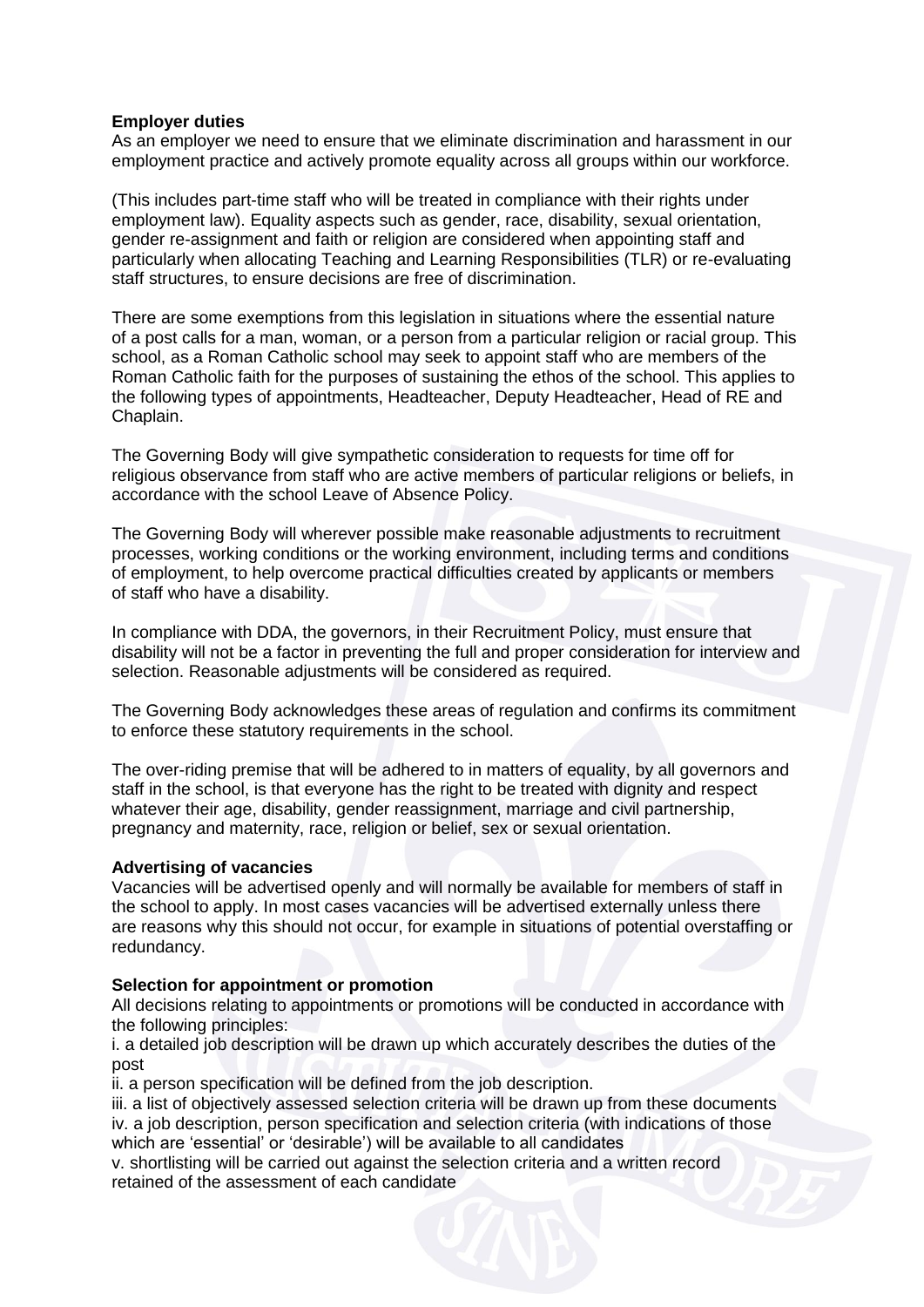vi. all interview panel members must be trained in selection techniques vii. at least one person on each panel will be trained in equality and the requirements of anti-discrimination legislation, as well as Safer Recruitment.

# **Positive Action**

The Governing Body recognises that the avoidance of discrimination is not sufficient to ensure that equality exists in the school. The Governing Body will therefore give full consideration to measures of positive action which may assist in achieving the aims of this policy. This is action designed to encourage or facilitate the employment or training of minority or disadvantaged groups.

The Governing Body will not discriminate in favour of individuals from specific groups (positive discrimination), but it will take positive action which enables members of those groups to compete on an equal basis. Positive action measures may include:

□ Monitoring recruitment and retention;

 $\Box$  Continued professional development opportunities for all staff;

□ Senior Leadership Team support to ensure equality of opportunity for all.

# **4. Equality and the law**

There are a number of statutory duties that must be met by every school in line with legislation from the Race Relations (Amendment) Act (2000), Disability Equality Duty (2005) and Equality Act (2010).

#### **4a. Race Equality**

This section of the plan reflects the general and specific duties of schools as detailed in The Race Relations Act 1976 and as amended by The Race Relations (Amendment) Act 2000. The General Race Equality Duty requires us to have due regard to the need to:

 $\Box$  Eliminate racial discrimination;

 $\Box$  Promote equality of opportunity;

 $\Box$  Promote good relations between people of different racial groups.

Under our specific duty we will:

 $\Box$  Prepare an Equality Plan which includes our written policy for race equality;

 $\Box$  Assess the impact of our policies, including this Plan, on pupils, staff and parents by ethnicity including, in particular, the achievement levels of these pupils;

□ Monitor the impact our plans and policies have on such pupils, staff and parents towards raising the achievement of minority ethnic groups.

 $\Box$  Record and monitor racial incidents in school and report to governors and the LA each on actions taken. We will analyse this data to ensure that measures are adopted to prevent such incidents. All members of the school community are alerted to this and are urged to be vigilant.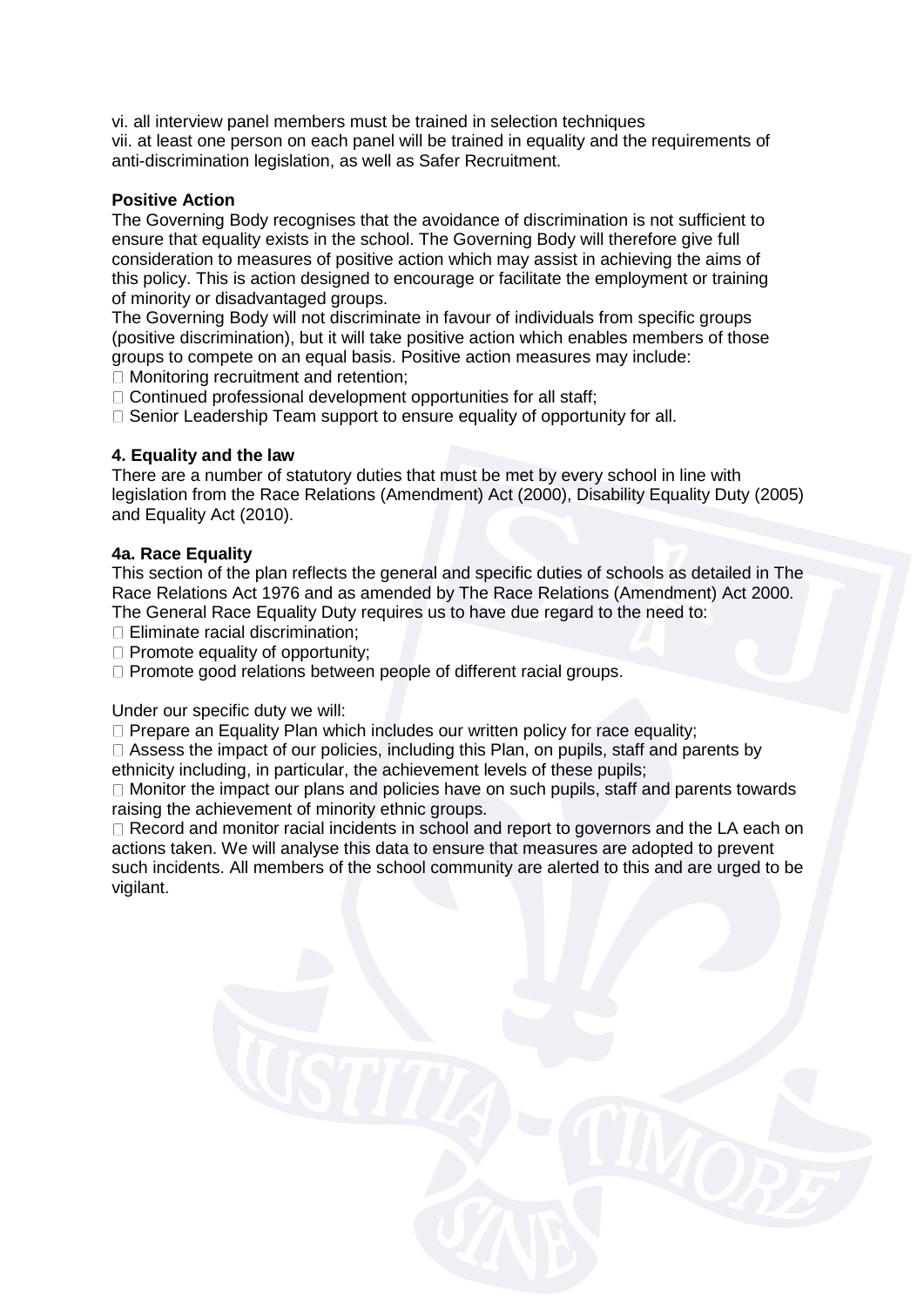# **4b. Disability**

This section should be read in conjunction with the school's Additional Learning Needs Policy and Disability Equality Scheme.

# **Definition of disability**

The Disability Discrimination Act 2005 (DDA) defines a disabled person as someone who has 'a physical or mental impairment which has a substantial or long-term adverse effect on his or her ability to carry out normal day-to-day activities'.

The DDA 2005 has also extended the definition of disability as follows:

○ People with HIV, multiple sclerosis and cancer (although not all cancers) are deemed disabled before they experience the long-term and substantial adverse effect on their activities;

○ Section 18 has been amended so that individuals with a mental illness no longer have to demonstrate that it is "clinically well-recognised", although the person must still demonstrate a long-term and substantial adverse impact on his/her ability to carry out normal day-to-day activities.

# **Legal duties**

The Disability Discrimination Act (DDA) 2005 placed a general duty on schools, requiring them to have due regard for the following when carrying out and delivering services:

 $\Box$  Promoting equality of opportunity between disabled people and other people;

 $\Box$  Eliminating discrimination and harassment of disabled people that is related to their disability;

 $\Box$  Promoting positive attitudes towards disabled people;

Encouraging participation in public life by disabled people;

 $\Box$  Taking steps to meet disabled people's needs, even if this requires more favourable treatment.

Under our specific duty we will**:** 

 $\Box$  Prepare and publish an Equality Action Plan which covers the requirements for a Disability Equality Scheme identifying our disability equality goals and actions to meet them; □ Review and revise this Action Plan every three years.

# **4c. Gender Equality**

The Gender Equality Duty 2006 places a general and specific duty on schools to eliminate unlawful discrimination and harassment on the grounds of gender and to promote equality of opportunity between female and male pupils and between women and men and transgender people.

Under our general duty we will actively seek to:

 $\Box$  Eliminate unlawful discrimination and harassment on grounds of sex, or gender reassignment;

 $\Box$  Promote equality between men and women.

Under our specific duty we will**:** 

 $\Box$  Prepare and publish an Equality Action Plan which covers the requirements for identifying our gender equality goals and actions to meet them ;

□ Review and revise this Action Plan every three years.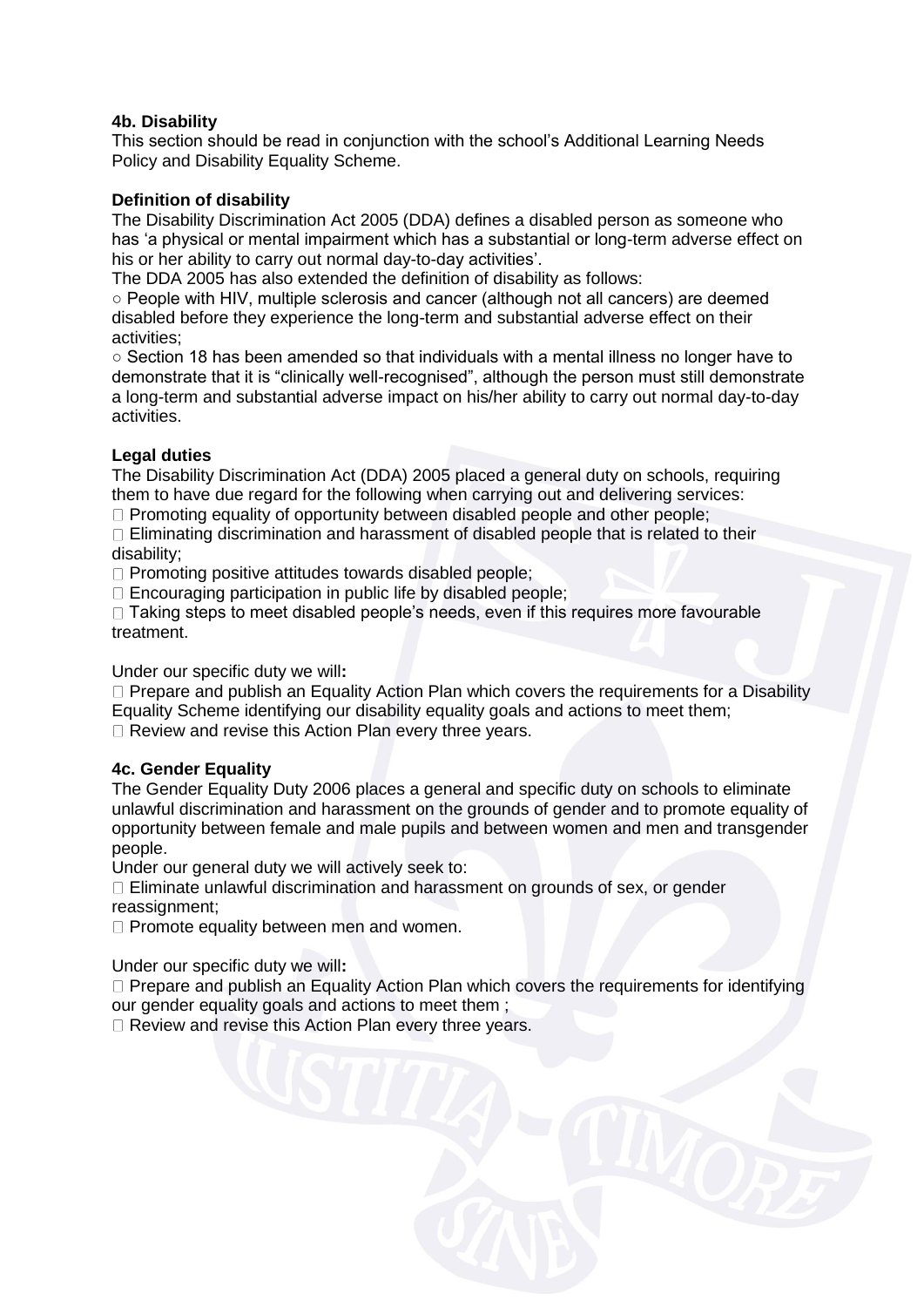# **4d. Sexual Orientation**

The Equality Act 2006 made provision for regulations to be introduced to extend protection against discrimination on grounds of religion or belief to sexual orientation.

The Equality Act (Sexual Orientation) Regulations 2007 came into force on 30 April 2007, and they make discrimination unlawful in the area of goods, facilities and services on grounds of sexual orientation. For schools this means pupil admissions, benefits and services for pupils and staff, and the treatment of pupils and staff.

#### **4e. Community cohesion**

The Education and Inspections Act 2006 inserted a new section 21(5) to the Education Act 2002, introducing a duty on the governing bodies of state schools to promote community cohesion. Community cohesion encompasses promoting good relations between pupils from different races, faiths / beliefs and socio-economic backgrounds. The duty came into force on 1 September 2007.

#### **5. Consultation and involvement**

It is a requirement that the development of this plan and the actions within it have been informed by the input of governors, staff, pupils and parents and carers. We have achieved this by using the following to shape the plan:

 $\Box$  Feedback from parent questionnaires, parents' evenings, and PSA meetings ;

 $\Box$  Input from staff surveys or through staff meetings / INSET;

□ Feedback from the school council, PSHE lessons, whole school surveys on children's attitudes to self and school;

 $\Box$  Issues raised in annual reviews or reviews of progress on Individual Education Plans/Personalised Provision Maps, mentoring and support;

□ Feedback at Governing Body meetings.

# **6. Roles and Responsibilities**

#### **The role of governors**

 $\Box$  The governing body has set out its commitment to equal opportunities in this plan and it will continue to do all it can to ensure that the school is fully inclusive to pupils, staff and visitors and responsive to their needs based on race, gender and disability.

 $\Box$  The governing body seeks to ensure that people are not discriminated against when applying for jobs at our school on grounds of race, gender, sexual orientation or disability.  $\Box$  The governors take all reasonable steps to ensure that the school environment gives access to people with disabilities, and also strive to make school communications as inclusive as possible for parents, carers and pupils.

 $\Box$  The governors welcome all applications to join the school, whatever a child's socioeconomic background, race, gender or disability with due consideration to the school's capacity, ethos and Admissions Policy.

 $\Box$  The governing body ensures that no child or adult is discriminated against whilst in our school on account of their race, sex, sexual orientation or disability.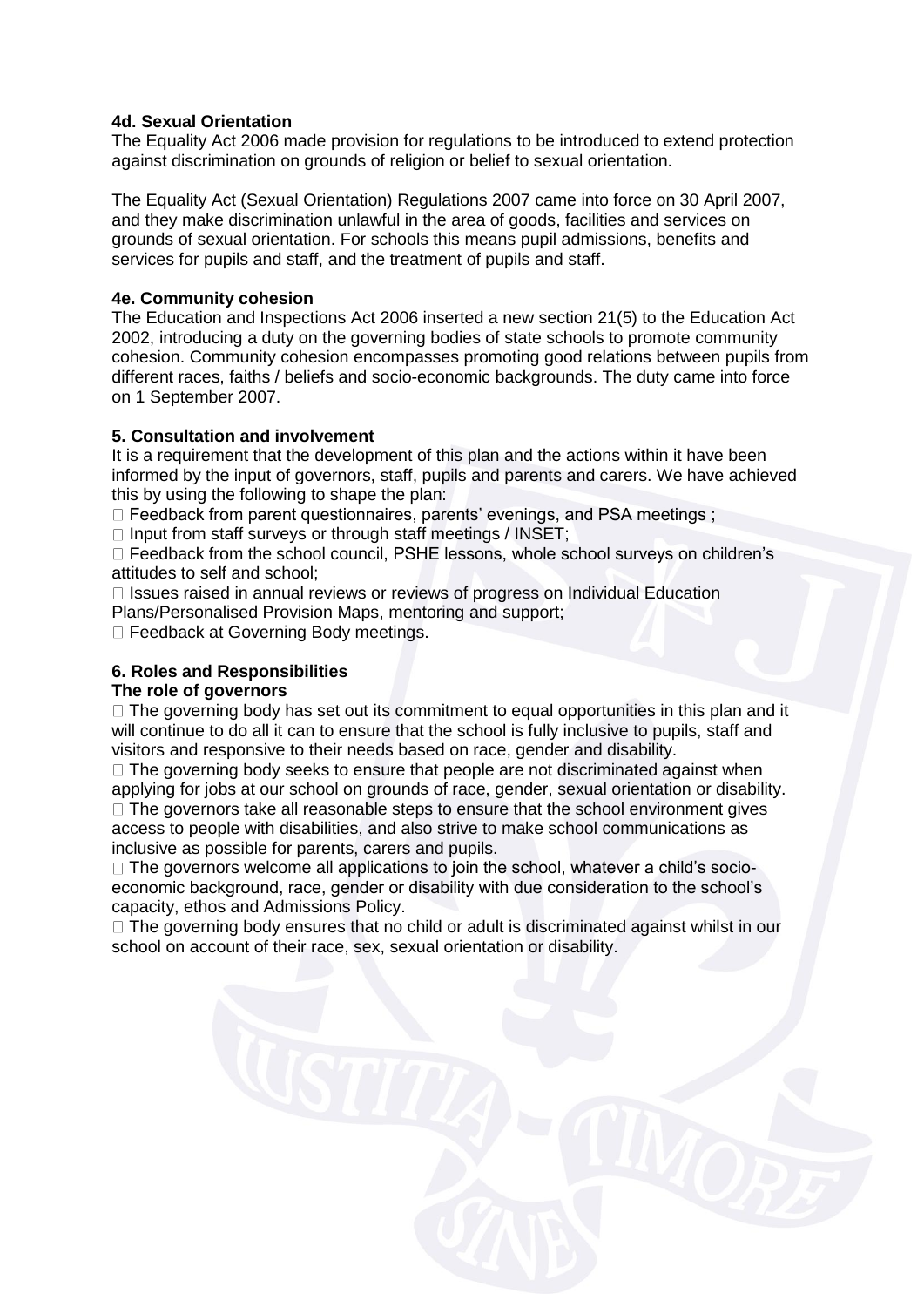# **The role of the Headteacher (or senior leader responsible for Equalities)**

 $\Box$  It is the Headteacher's role to implement the school's Equality Plan and s/he is supported by the governing body in doing so.

 $\Box$  It is the Headteacher's role to ensure that all staff are aware of the Equality Plan, and that teachers apply these guidelines fairly in all situations.

 $\Box$  The Headteacher ensures that all appointments panels give due regard to this plan, so that no-one is discriminated against when it comes to employment or training opportunities.

 $\Box$  The Headteacher promotes the principle of equal opportunity when developing the curriculum, and promotes respect for other people and equal opportunities to participate in all aspects of school life.

 $\Box$  The Headteacher treats all incidents of unfair treatment and any incidents of bullying or discrimination, including racist incidents, with due seriousness.

# **The role of all staff: teaching and non-teaching**

 $\Box$  All staff will ensure that all pupils are treated fairly, equally and with respect, and will maintain awareness of the school's Equality Action Plan.

 $\Box$  All staff will strive to provide material that gives positive images based on race, gender, sexual orientation and disability, and challenges stereotypical images.

□ All staff will challenge any incidents of prejudice, racism or homophobia, and record any serious incidents, drawing them to the attention of the Headteacher.

 $\Box$  Teachers support the work of ancillary or support staff and encourage them to intervene in a positive way against any discriminatory incidents.

# **7. Tackling discrimination**

Harassment on account of race, gender, disability or sexual orientation is unacceptable and is not tolerated within the school environment.

All staff are expected to deal with any discriminatory incidents that may occur. They are expected to know how to identify and challenge prejudice and stereotyping; and to support the full range of diverse needs according to a pupil's individual circumstances.

Racist and homophobic incidents and other incidents of harassment or bullying are dealt with by the member of staff present, escalating to a class teacher, Manager of Learning, and SLT member as necessary. All incidents are reported to the Headteacher and bullying, discriminatory and racist incidents are recorded and reported to the governing body and LA on a termly basis.

# **What is a discriminatory incident?**

Harassment on grounds of race, gender, disability, sexual orientation or other factors such as socio-economic status, can take many forms including verbal or physical abuse, name calling, exclusion from groups and games, unwanted looks or comments, jokes and graffiti. A racist incident is defined by the Stephen Lawrence Inquiry Report (1999) as:

- 'any incident which is perceived to be racist by the victim or any other person'.
- **Incident Member of staff to investigate further (if incident reported) or challenge** behaviour immediately
- Response to victim and family
- Response to perpetrator and family
- Incident form to be completed and filed.
- Incidents to be reported to Governing Body and local authority on a termly basis.
- Action taken to address issue with year group / school if necessary e.g. through assembly